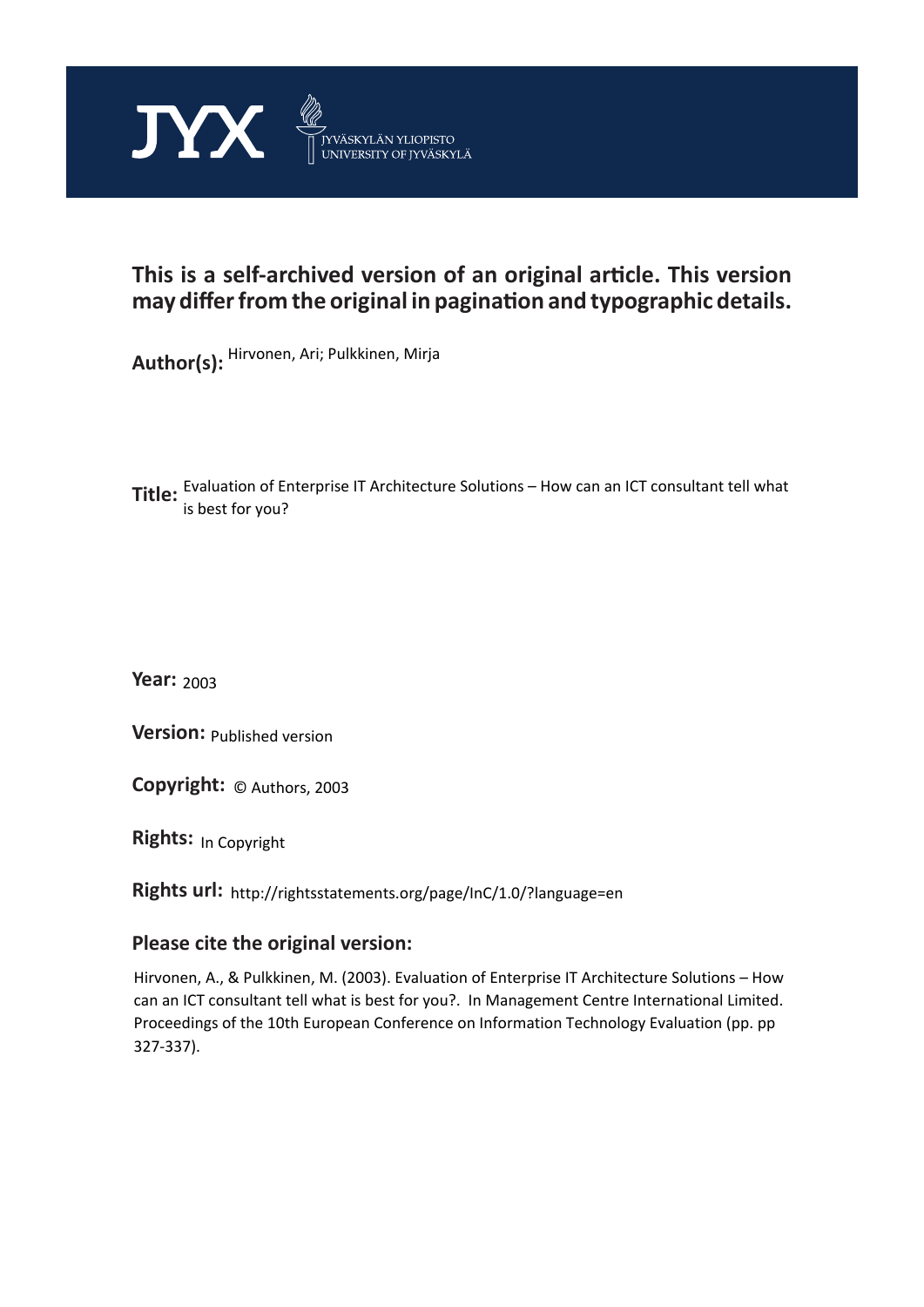## **Evaluation of enterprise IT architecture solutions – How can an ICT consultant tell what is best for you?**

**Ari Hirvonen TietoEnator Oyj, Jyväskylä, Finland**  Ari.P.Hirvonen@tietoenator.com

**Mirja Pulkkinen University of Jyväskylä, Finland**  Mirja.Pulkkinen@titu.jyu.fi

**Abstract:** ICT has become a key business enabler and a competitive factor for enterprises. Enterprise architecture, developed by ICT consultants and ICT end-user organizations, is emerging as the management tool for intertwined business and IT planning. For managerial decisions, there is a need to evaluate the business value of architecture development results, but only a few models for this have so far been presented. Here we present the V-model for EA testing and validation that marks the evaluation points in EA management, and guides which evaluation tools could be used.

**Keywords**: Consulting, Information Management, Evaluation, Enterprise Architecture, Quality

## **1. Introduction**

The central role of ICT and its strategic use was recognised early (Somogyi and Galliers 1987, Earl 1989, Ward and Griffith 1996), but only in the past decade this has become reality in business organisations to a larger extent. There might be different perceptions of what the mandates of IS, IT or business strategy are (Hackney et al. 2000), but the merging of these is inevitable due to recent developments.

Johansen (1988) sees several business environment factors as driving forces for the new uses of ICT: industry de-regulation, to which we could add market de-regulation and changes in organisational structures and roles, e.g. team (or process) organisation; frequent mergers and acquisitions; and the outsourcing and geographic spread of organisations (Johansen 1988, Ives and Jarvenpaa 2002).

On the other hand, many changes in business organisations were either directly caused, or speeded up by, technology changes. In the beginning of the 90's, computer networks begun to enable radically new ways to organise business operations, work and the intra- and interorganisational supply chain.

Acronyms for a new business revolution coming after another have been introduced since then: BPR, TQM, JIT, ERP, CRM - many of these are directly associated with information systems, the technological advance acting as a booster or a catalyst for business change (Dickson 2003). The deep impact of ICT in the strategies and operations of enterprises has been indisputably pointed out (Henderson and Venkatraman 1999, Seltsikas 2000, Ward and Peppard 2002). Business organisations require comprehensive information management and the leveraging of organisational information (Quinn et al. 1996, Hackney et al. 2000).

Comprehensive management of the information systems and technology assets in an entire corporation has thus become a part of the top management's agenda, not only a task of the IT function. The evaluation of technology solutions and their accuracy for the business operations they support, as well as the screening for new, possibly smarter solutions are the tasks of the ICT asset management and business strategy planning team.

Recent studies have uncovered a lack of capability to evaluate the value gain from either ICT investments (Remenyi 2000, Hallikainen 2003), or the use of IT consultants (Market-Visio 2003). Our study contributes to this field with an evaluation model for enterprise information systems management that also takes into account the needs of consulting projects. The model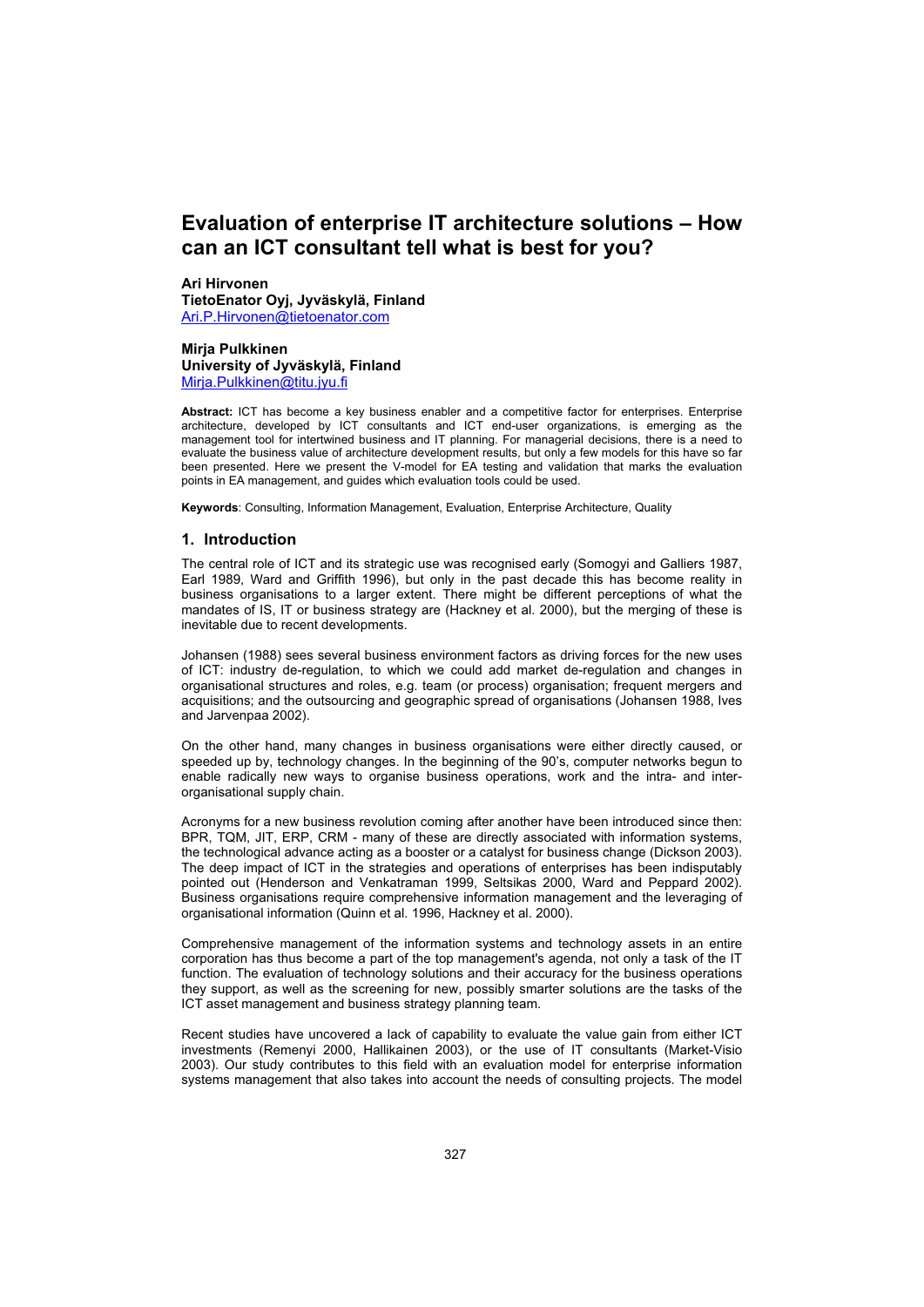is based on theoretical and practical findings presented in the literature on enterprise architecture (EA) management and software engineering. It has been further developed and validated in practice in EA projects at TietoEnator, the fourth largest full-service ICT provider in Europe.

The study consists of the following sections:

Section 2 deals with the enterprise architecture concept and methodologies for EA management, as well as systems and software architecture evaluation approaches. Further, as a restriction to the model to be created, it discusses the role of an ICT consultant.

In section 3, enterprise architecture consulting projects are surveyed, and a general outline of them is given.

Section 4 presents the enterprise architecture evaluation V-model, derived from the concepts presented in Section 2, as well as the practical evidence from the real EA projects presented in Section 3.

Section 5 concludes the study and presents areas for further examination.

## **2. EA management, evaluation approaches and consulting**

### **2.1 Enterprise architecture management**

As a tool for a more controlled use of ICT and its accurate application and evaluation in organisations, Enterprise Architecture management is suggested (Zachman 1987, Sowa and Zachman 1992, Spewak 1992, Malhotra 1996). It provides the context for evaluation suggested by Remenyi (2000) and is a good candidate to manage all the items that lead to success (Seltsikas 2000):

- Alignment of IS with the corporate strategy and business models
- Business process redesign and renewing of organisational forms
- Competitive advantage
- Architecting and managing the underlying ICT for all above.

There are several frameworks and reference architectures that guide the enterprise wide information systems architecture management. Besides the Zachman matrix (Zachman 1987, Sowa and Zachman 1992), other efforts to explore the field have resulted into management process models, methods and frameworks of enterprise information systems planning and development (Spewak 1992, Armour et al. 1999, Hay 2003, The Open Group 2002, Perks and Beveridge 2003).



**Figure 1:** EA Management Cycle – an Example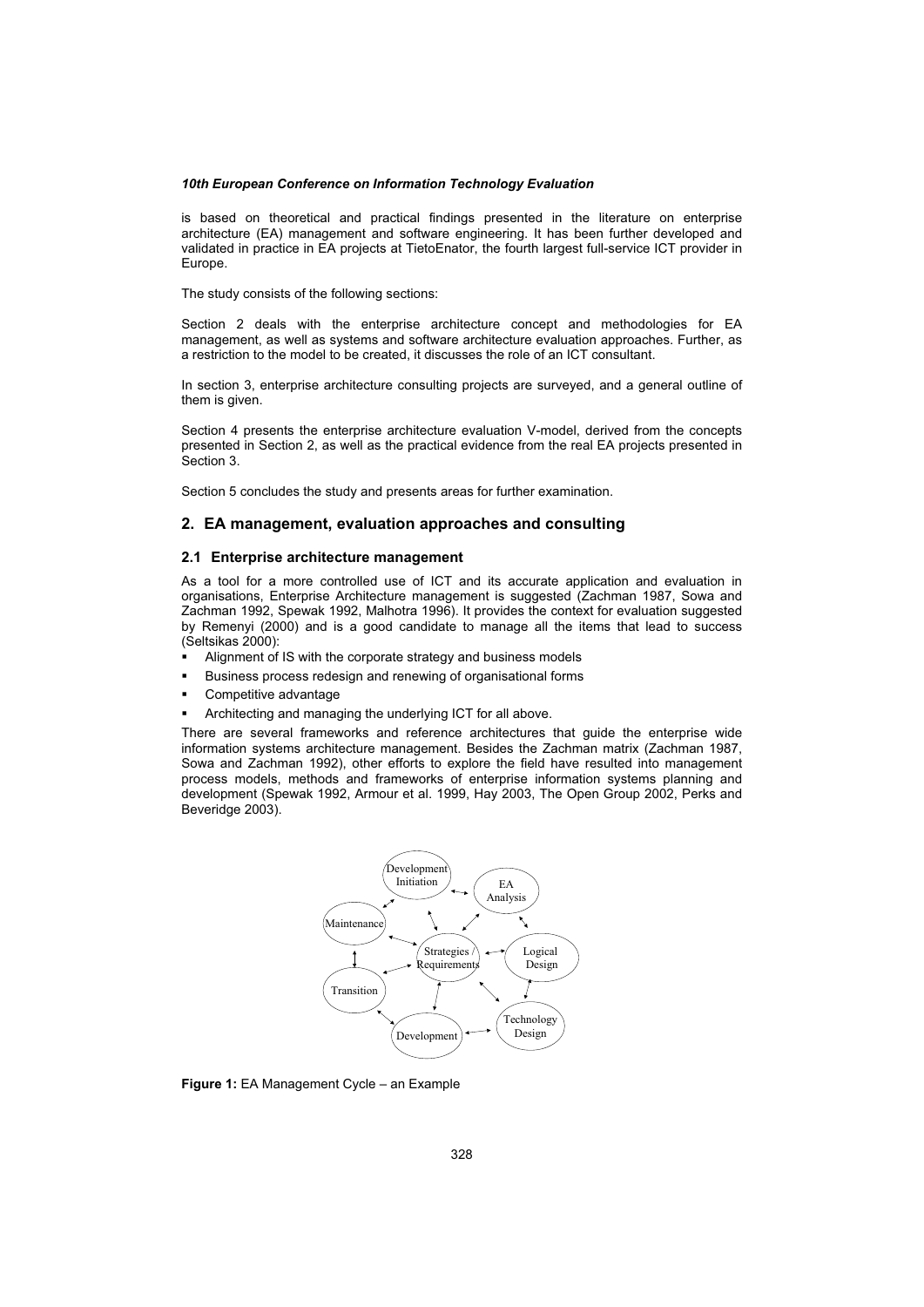#### Ari Hirvonen & Miria Pulkkinen *Ari Hirvonen & Mirja Pulkkinen*

Yet these frameworks and processes focus mostly on ICT end-user organisations' needs. They support a holistic approach, which is a necessity for an organisation managing its own EA. The EA management is usually depicted as a cycle with gradual development phases (Figure 1, adapted from the TOGAF Architecture Development Method, The Open Group 2002, Perks and Beveridge 2003). A consultant needs a different approach for discrete development projects within the general management framework.

In the EA management and development methodologies, evaluation is usually included as an issue. As an example, The Open Group's Architecture Development Method (The Open Group 2002, Perks and Beveridge 2003), suggests evaluation at each phase transition. However, the concrete steps how to do it remain vague, and guidance how to use existing evaluation tools is not provided. This would be an essential point, firstly thinking of the strategic significance of enterprise architecture, and secondly for evaluating the consulting results.

### *2.1.1 Software evaluation*

In software engineering, there are methods, tools and defined generic process models that have been proven in practice (Sommerville 1998). The software community therefore tends to face the new challenges of managing a whole enterprise's information systems with this framework. Parallel to the establishing of the discipline of Software Architecture (Shaw and Garlan 1996), Enterprise Architecture has also been studied, mostly in the Enterprise Application Integration (EAI) context (Linthicum 2000.)

Software development methods are well equipped with evaluation tools for assessing different aspects of software architectures (Dobrica and Niemelä 2001). Besides SAAM (Software architecture analysis method) and related methods, for example the Architecture Trade-off Analysis Method ATAM (Kazman et al. 1999), there are also more economics oriented ones, like the Cost Benefit Analysis Method (CBM, Ionita et al. 2002).

In addition to evaluation methodologies, a general model for software validation and verification, the so-called V-model (Wallace and Fujii 1989) has been widely accepted for software quality assurance. The model follows the software life cycle and suggests a suitable evaluation technique to be applied at different stages of the life cycle (Figure 2).



**Figure 2:** The V-model of software validation and verification

In software engineering, we are looking at the development of one computerized system at a time. We will adapt these evaluation concepts to the context of enterprise architecture planning and development, an environment where there are multiple systems a need for some systems' interoperability. The evaluation model basically answers the questions

What to evaluate – what is the IT structure to be evaluated at a time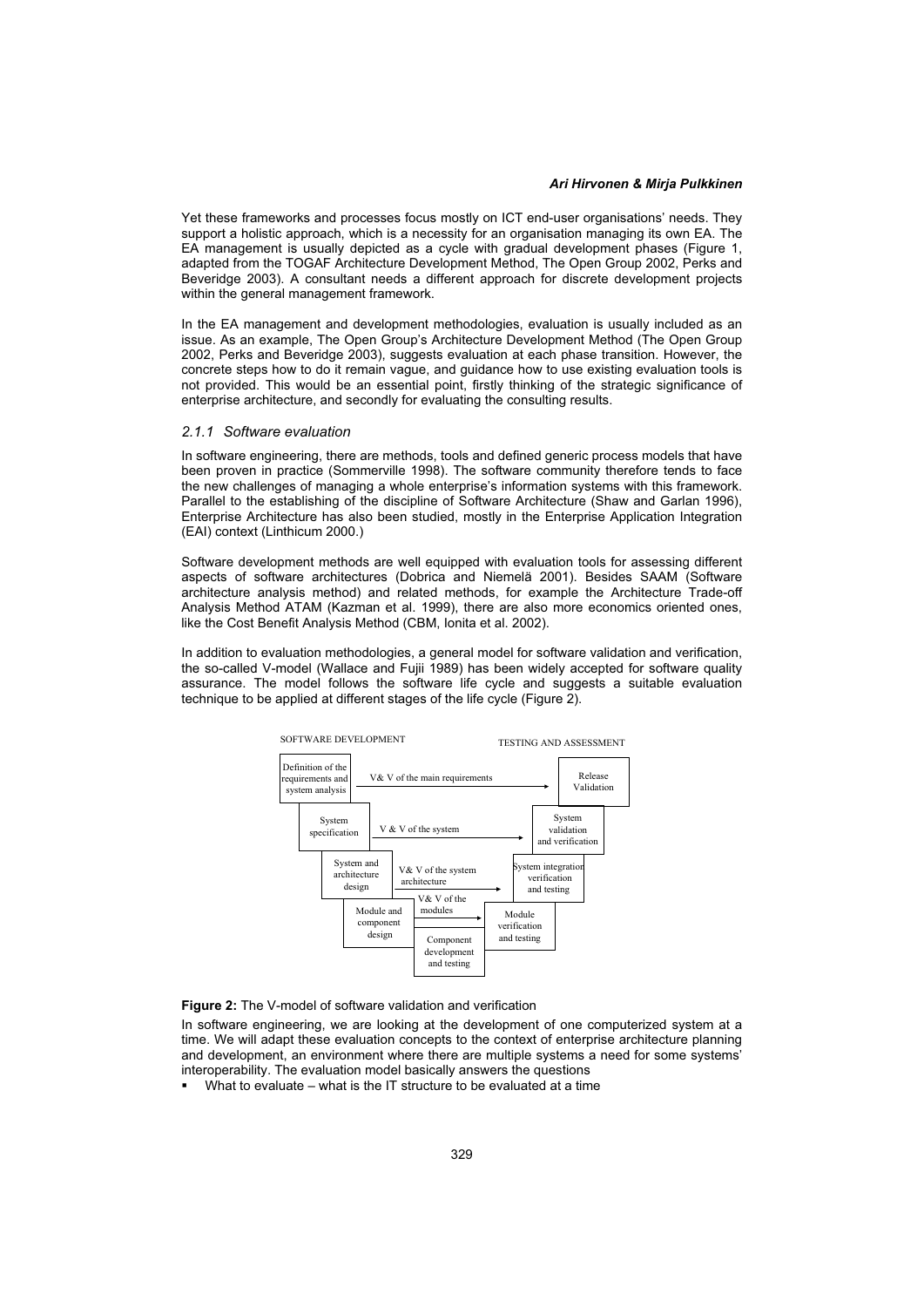- When to do it, and when to plan the assessment and testing
- How, or with which method, it can be assessed.

The model should define the points in the EA planning process where evaluation is in place to validate achieved planning results, to guide further work and to provide a basis to make choices between alternative solutions. In order to outline a practical process model usable in an EA consultant's work, we first look at the role of the consultant (next subsection) and survey EA consulting cases (Section 3).

### *2.1.2 Consultant's role*

An ICT service provider is facing an unprecedented task in the constantly changing business environment of their clients, who are trying to cope with the task of managing a portfolio of variegated legacy systems, the integration of these systems, and evaluating the need for the acquisition of new technology. The clients expect the consultant to tell how to be on the safe side: How to avoid missing any opportunity in business or organisational development, and to acquire the right technology for the new business models and systems, that soon may become entry thresholds for a branch (Dickson 2003).

EA development and consulting has emerged as a new area that joins several areas of business consulting and development with ICT (Figure 3) and is an attempt to meet the client's needs in today's world.



**Figure 3:** Joining the forces: enterprise architecture consulting and development

Consulting is different from the end-user organisation's EA planning. Over time, a client organisation must manage and develop the entire EA, whereas a consultant will get only limited development tasks with clients varying in size, competence and resources. As EA planning tasks are instances of the merged business and IT strategic planning and development, the consultant is expected to:

- Have both business and technology skills
- Take part in finding and creating new business opportunities with ICT
- Help in creating added value with ICT for the business (applies to both existing technology and new investments)
- Ensure the quality of ICT management and development; good quality of consultant work ensures the desired results for the customer

Two methodical approaches to solve the problem can be observed. In one, management and business consulting ideas are employed for management IT consulting (Block 2000, Spewak 1992). In the other, software engineering professionals extend the methodological and practical approaches of information systems to an enterprise architecture framework.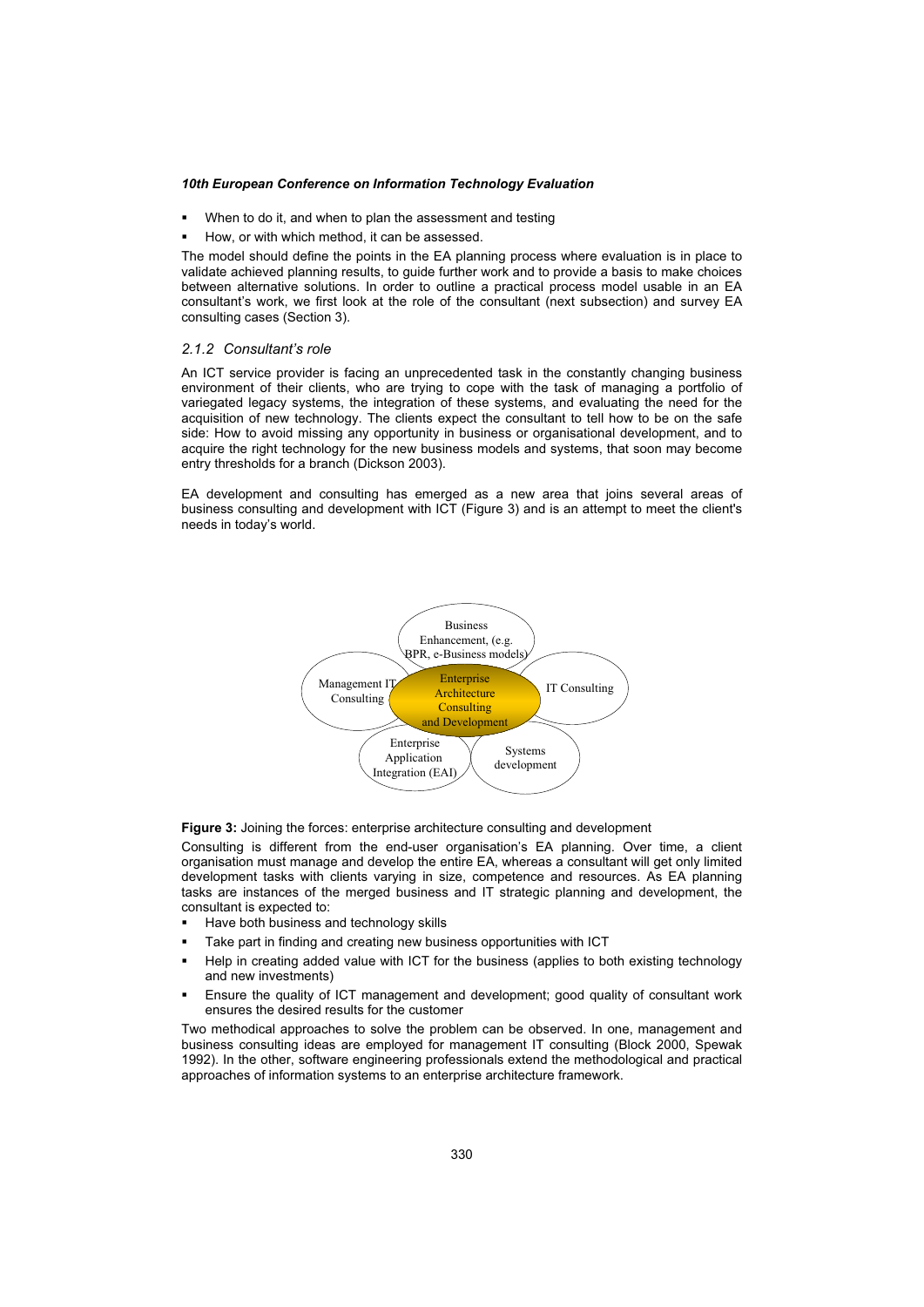## *Ari Hirvonen & Mirja Pulkkinen*

Yet, there seems to remain a gap between these two approaches as shown in Figure 4. Enterprise architecture consulting and EA development is suggested as a bridge to make both efforts a seamless continuum (Malhotra 1996, Buchanan and Soley 2002, Hirvonen et al 2003). Seamless transition from one approach to the other is needed to address both the business and financial interests, and the technology fit.



Figure 4: Activity Areas of an ICT consultancy and their logical dependencies.

## **3. EA Cases: frequency, characteristics, evaluation needs**

To understand the nature and the process of EA consulting and development projects, we undertook a survey at TietoEnator, and established characteristics and a rough process model for these projects. The total number of different project type and different kind of personnel in them at TietoEnator within the time frame 2001-2002 is given in Table 1. Consultancy cases are fewer in number than systems development projects, but strategically more important, because they characteristically deal with the development of the foundations of whole enterprises. EA development (Figure 4) is divided here into two sub-areas: Comprehensive EA consulting and focused EA technology consulting.

| Table 1: The number of different roles and projects at TietoEnator 2001 – 2002 |  |
|--------------------------------------------------------------------------------|--|
|--------------------------------------------------------------------------------|--|

| Type of project                              | Approximate Number of<br>projects | Number of personnel |
|----------------------------------------------|-----------------------------------|---------------------|
| Management consulting                        | 70                                | 60                  |
| <b>Enterprise Architecture</b><br>consulting | 50                                | 60                  |
| EA technology consulting                     | 140                               | 80                  |
| Systems development                          | 1000                              | 9 0 0 0             |
| Total                                        | 1260                              | 12 000              |

We asked the senior EA consultants representing three business areas that serve different industries, to provide descriptions of typical EA consulting cases in their business area. By typical we mean projects having a recurring process and the same abstraction level and objectives for different clients. The consultants were asked to describe the project, its scope, the development process and the produced results. As a result, nine projects were documented. To supplement the data, we conducted interviews with four senior consultants. The interview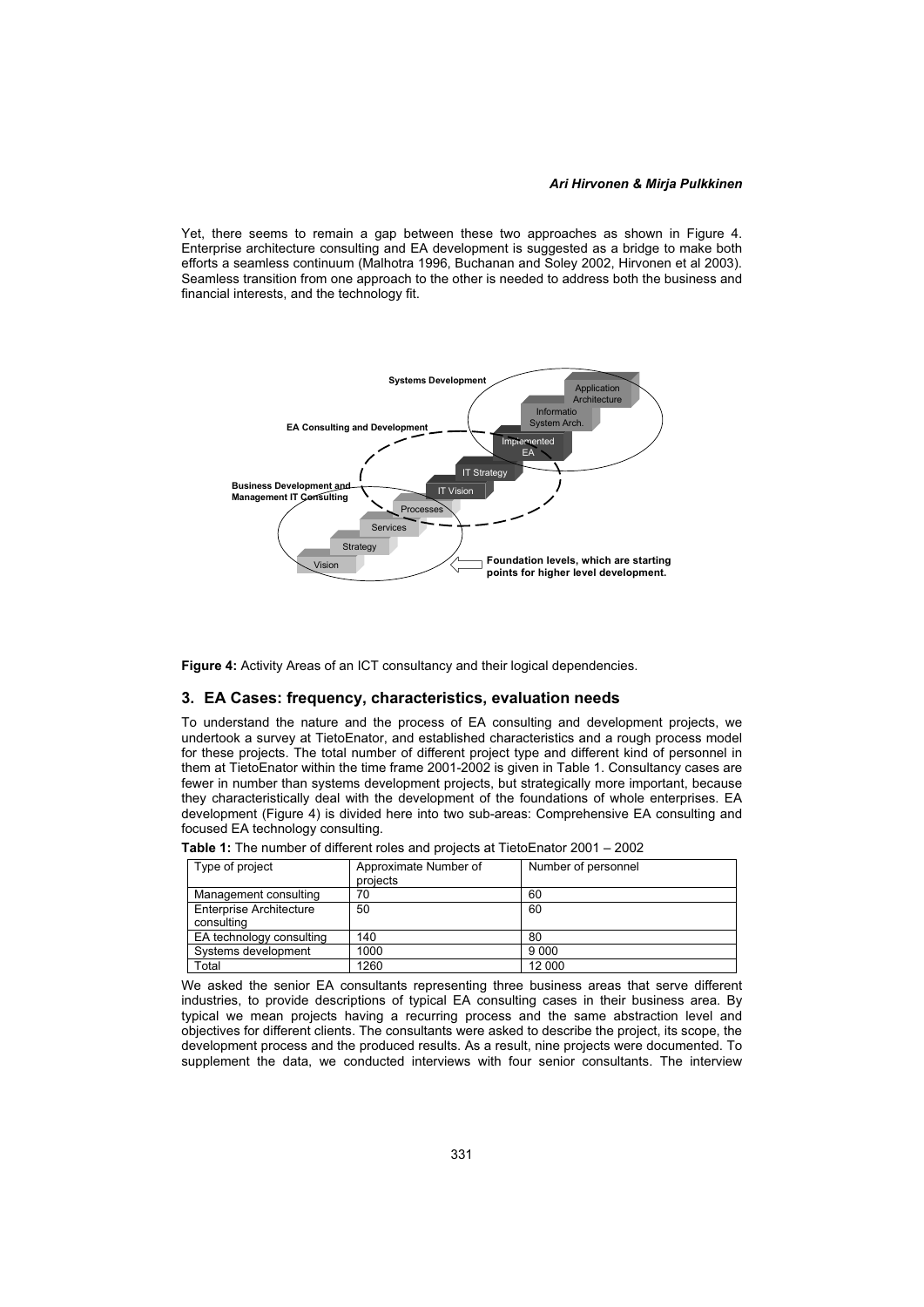results were reviewed by and discussed with the interviewees. The process and the results are reported in full detail in Hirvonen et al. (2003).

The surveyed consultancy projects (Table 2) varied in scope, size and abstraction level. The scope and abstraction level also evolved during iterations as understanding of the problem domain developed. Technology architecture planning was a typical part in nearly all cases. It seems that the technology competence created in recurring cases is most in demand from the consultants, although not always. Case 1 focused only on systems architecture planning. There were large projects and long cases in calendar time (case 4), but also very quick and short ones (cases 8 and 9). There were cases where the relative amount of client personnel in the project was clearly greater than the consultants' (cases 2, 3 and 6), but also cases where most of the project staff were consultants (cases 4 and 7).

In these nine cases, various sub-areas of EA (Figure 3) were emphasised. There were cases focusing on EAI planning or technology evaluation, but also more holistic enterprise level information, systems and / or technology architecture consulting cases, as well as mixtures of the areas. All cases had some common phases. Evaluation foundations are set in project initiation, project ending and requirements analysis phases. Project level quality targets are set, project goals decided and finally evaluated.

Common tasks in every case were:

- **Present situation analysis**, where the current state of the planned area is analysed
- **Requirements analysis**, to collect, analyse and prioritize business requirements
- **Roadmap planning**, which contains plans for transition periods, projects and project dependencies, and estimates costs and ROI for the target architecture
- **Project initiation and ending activities**, which are common with any project, but have some special requirements in consulting cases, for example in regard to personal cooperation and communication.

| Case           | <b>Business</b><br>Archi-<br>tecture<br>Planning | Information<br>Architecture<br>Planning | Systems<br>Architecture<br>Planning | Technology<br>Architecture<br>Planning | No. of<br>Clients<br>in the<br>Project | No. of<br>Consul-<br>tants<br>in the<br>Case | No. of<br>Work-<br>shops | Length<br>in<br>Months |
|----------------|--------------------------------------------------|-----------------------------------------|-------------------------------------|----------------------------------------|----------------------------------------|----------------------------------------------|--------------------------|------------------------|
|                |                                                  |                                         | X                                   |                                        | 4                                      | 3                                            | 6                        | 6                      |
| $\mathfrak{p}$ |                                                  | X                                       |                                     | X                                      | 8                                      | 3                                            | N/A                      | 4                      |
| 3              | (X)                                              | X                                       | X                                   | X                                      | 11                                     | 3                                            | N/A                      | 5                      |
| 4              | (X)                                              |                                         | X                                   | X                                      |                                        | 9                                            | 30                       | 11                     |
| 5              |                                                  |                                         |                                     | X                                      | 2                                      | $\overline{2}$                               | 16                       | 4                      |
| 6              |                                                  |                                         |                                     | X                                      | 12                                     | 3                                            | 12                       | 5                      |
| 7              | (X)                                              |                                         | X                                   | X                                      |                                        | 3                                            | N/A                      | $\overline{7}$         |
| 8              |                                                  |                                         |                                     | X                                      | $\overline{2}$                         | $\overline{2}$                               | 6                        | $\overline{2}$         |
| 9              |                                                  |                                         |                                     | X                                      |                                        |                                              | 3                        |                        |

**Table 2:** Typical EA planning cases

Consultancy approaches also differ; most of the planning responsibility can lie on the consultant, or either he/she only supports the client's planning effort. Cases 1, 4, 5, 8 and 9 had nearly same number of consultants and customers and the responsibility was also divided accordingly. On the one hand, variation in project scope also requires varying validation and evaluation approaches and techniques, and on the other hand, common consulting related evaluation techniques are needed.

According to the interviews, regard was paid to both of these and they were a part of the Business Areas' standard procedures. Project level quality target setting and evaluation procedures were a well-managed area. Varying single development target quality assurance activities were also used, most commonly reviews. These practise proven methods are also used in our evaluation model.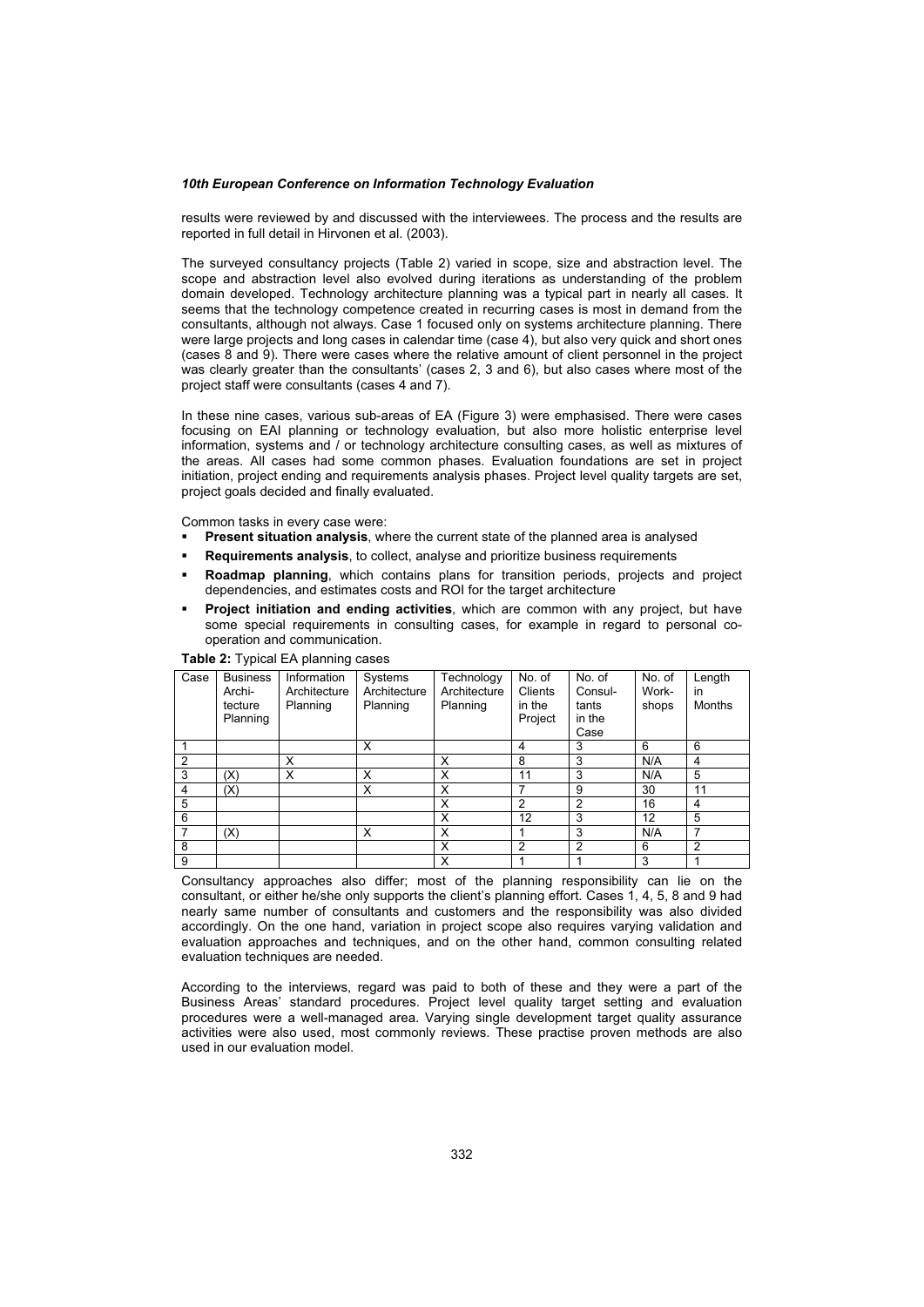#### Ari Hirvonen & Miria Pulkkinen *Ari Hirvonen & Mirja Pulkkinen*

## **4. Evaluation in EA context**

Our survey of EA projects and literature on EA management, indicate that both an organisations' internal and co-operative EA development with consultants have differences, but both also have common starting points and objectives: the same problem domain and interest for business success of the target organisation. A validation and evaluation approach for continuous EA management, and support also for restricted EA development projects and consulting cases are needed.



### **Figure 5:** EA V-model for planning and validation

These approaches are integrated in our V-model for EA testing and validation (Figure 5). Parts of the model are being tested in actual use at TietoEnator and its customer organisations.

The basic concepts of this model are the same as in the original V-model for software testing (Section 3). The lowest level of the model presents the most precise detail level and the shortest time between results production and testing. In the upper parts of the model, the level of detail decreases and the time frame grows longer.

We have found that identified quality targets and testability or measurability should be followed all the way from the beginning to the end of the project and should also be included in the lower level viewpoints during the process. Focusing on testing, testability, test planning and quality issues early in the process is the key benefit of the original V-model. If the testing is planned too late in the process, quality targets can be impossible to reach. This also applies in EA development. Next we will look at the model in more detail.

#### **4.1 Maturity analysis and continuous improvement**

Our EA V-model starts at the level of EA maturity analysis and continuous improvement. Here the EA management and the management process are improved, new EA development targets are identified and development priorities are set. This is a continuous process, which can also be developed with aid of consultants. Useful maturity analysis models can be found in literature. At this level, three main issues must be ensured:

- Maturity of the EA management process,
- EA linkage to business,
- Development processes value creation potential to the business.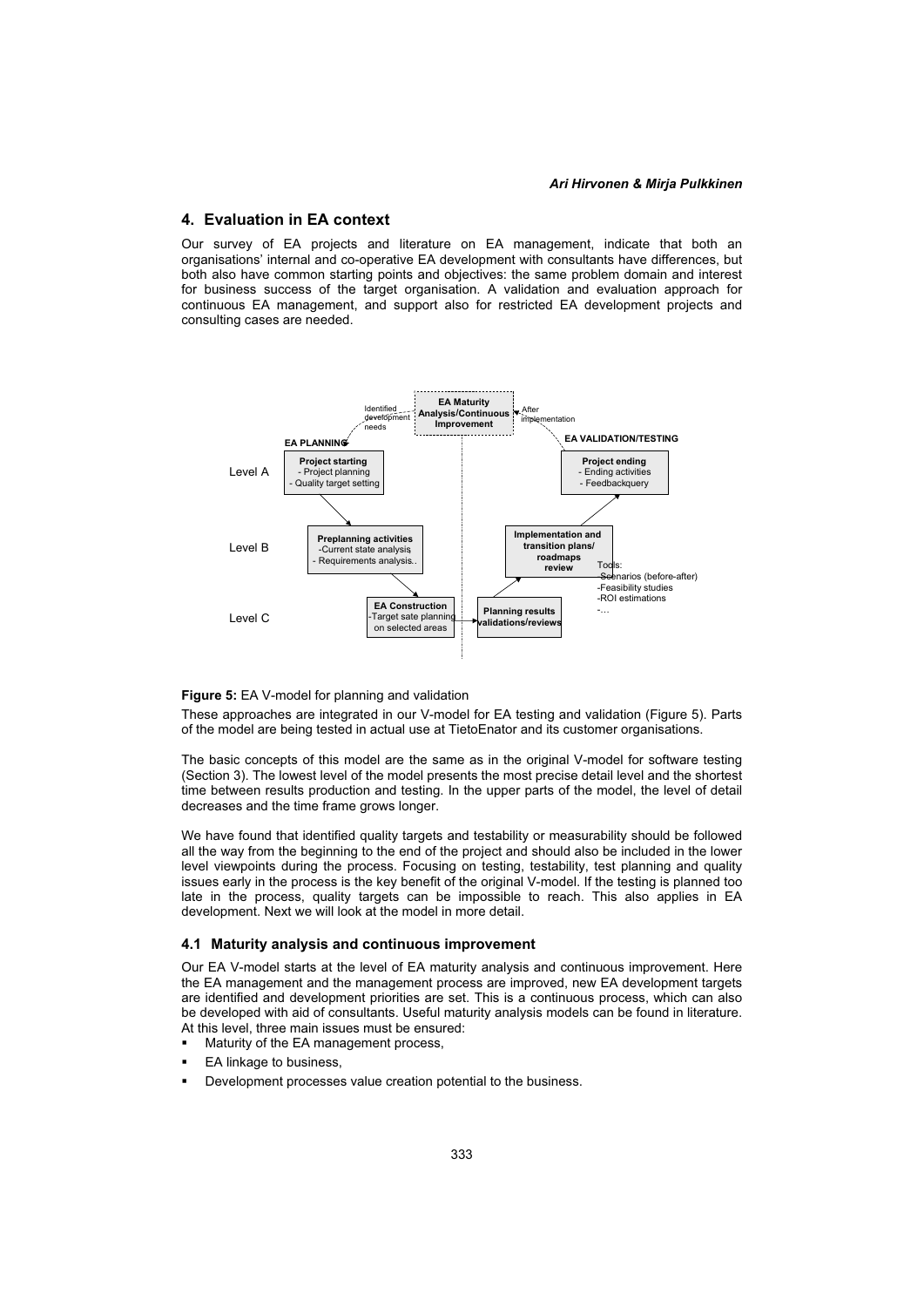A healthy EA development process is a precondition to business aligned EA development target selection, which initiates a new EA development cycle.

### **4.2 Development initiation and ending**

At the top level, the theme is EA development or consultancy project (Figure 5, LEVEL A). At this level, the key question is: does the project as a whole meet the expectations and business needs? The time interval between project starting and ending activities is the longest.

Starting activities may set some outlines and requirements, which will affect the whole development project. Our consultancy experience indicates that high variation in consultancy cases' scope and the abstraction level will often lead to a situation where some reasonable results are requested in the project's starting phase, but are out of reach. Typical signals of resistance (Block 2000) are "confidential information" (consultants do not receive all necessary information) or lack of client resources (not enough client's specialists or management involved). Quality target setting is the key procedure to cope with these challenges and has therefore been introduced as a standard procedure.

The quality target-setting phase can proceed in parallel with project planning, which is typically performed at managerial level when the contract is negotiated. The process can be iterative and every time when project scope, goals or other issues are changing the project notably, the process is repeated. Quality target setting has the following steps:

- Working process is described on a rough level. The project goals are defined, and plans made to achieve them.
- Targets are identified, classified and priorities are set. The client is advised to carefully think what is really needed, and to set a weight value on each target. Typically there remains a maximum of five weighted and prioritised targets described, which are concrete, measurable and reachable.
- The client and the consultant approve an agreement on what to measure and what are the required indicator levels.
- Preconditions are checked and described; responsibilities for them and concrete tasks are distributed and possibly timetable is set.

Both client and consultant should have a clear conception of the objectives and preconditions to reach them. Good targets are such that the consultant can effect their attainment. If a precondition is not fulfilled, the situation should be handled as a normal project management team issue immediately.

At the end of the project, a client satisfaction query is made with questions relating to the project quality targets set in the beginning. The client is asked whether the targets reached are clearly lower or clearly better than expected on a five-step scale. The results of the queries can be collected yearly and used for setting the staff's personal bonuses. This procedure is also useful to ICT end-user organisations internal IT development efforts.

## **4.3 Pre- and post planning activities**

At the middle level, validation focuses on business goals and development plans (Figure 5, LEVEL B). In each EA planning project there can be multiple development areas, like systems and technology architecture planning, which need separate and combined result validation and evaluation (e.g. Table 2, cases 2, 3, 4 and 7). The key questions at this level include

- Do the requirements describe business goals
- Are the plans to fulfil the requirements realistic
- Is the organisation able to follow the plans to completion
- How the plans should be improved.

The time interval between pre- and post planning activities is the second longest in our model. Preplanning activities, like requirements analysis, will set outlines and requirements for the whole planning activity.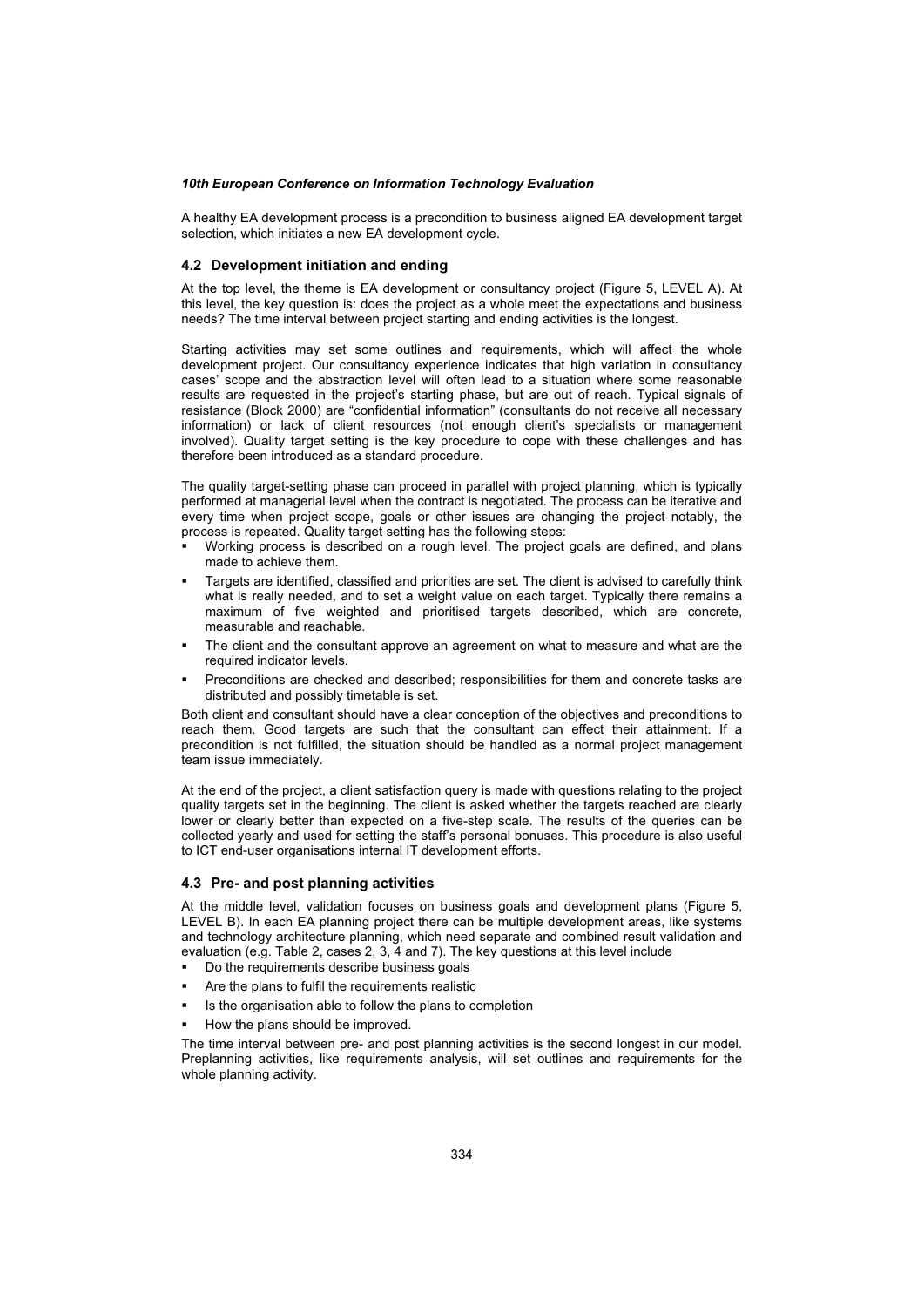#### Ari Hirvonen & Miria Pulkkinen *Ari Hirvonen & Mirja Pulkkinen*

In EA development we are dealing with the future strategic success of the company. Because many of the EA planning results will have their expected impact in the future, the only way to evaluate the attainability of those goals is by creating different kinds of scenarios and then analyse what the possible consequences are. A valid method for this level validation is for example the Cost Benefit Analysis Method (CBAM, Ionita et al. 2002). Detailed guidance for setting up business scenarios is given in TOGAF (The Open Group 2002).

Approaches basing on clear-cut measuring can also be used. These are typically related to measurable system qualities or technical variables. For example, consolidation of the current ten servers to one will cut current costs by x thousand €. In smaller projects this level evaluation and validation can be integrated with LEVEL A activities.

### **4.4 Single planning results validation**

The lowest level of the model focuses on the single planning results technical quality (Figure 5, LEVEL C). In each development area there can be multiple detailed planning results, like guidelines or technical descriptions in technology architecture planning.

The quality of the results and how they could be improved are the key questions at this level. The time interval between planning result construction and validation is the lowest in our model. Quality targets set at higher levels of the model should also guide evaluation at this level.

Reviews, as well as previously mentioned measuring and questioning based approaches could also be used at this level. The SAAM and related methods, especially ATAM (Kazman et al. 1999) propose well-established ways to evaluate solutions at this level. The methodology can be also adapted to EA cases. The strength of the review technique is its ability to benefit from experiences in previous cases.

## **5. Conclusions**

For a full-service ICT service provider, today's all-encompassing strategic use of information systems in their client's organisations means a challenge in many ways. Consulting and development tasks starting with business consulting and ending up with systems design and development require different methodical approaches for evaluation. Within the scope of a whole enterprise, there are several areas to be worked on ranging from pure enterprise information technology infrastructure to intelligent use of IT for business strategy development. There is a growing demand for evaluation of IT with business evaluation metrics to see the real value of IT investments and to compare varying technology solutions.

Yet, the evaluation of isolated efforts like the acquisition of IT infrastructure equipment or single system development gives a narrow basis for evaluation. Architectural planning is the decisionmaking arena where the essential qualities of a future state can be estimated. This has been established both in enterprise wide planning and in software development. Architecture provides the big picture that captures dependencies between the parts, thus being more than just the sum of its parts. By exploring enterprise architecture, we get more solid ground for IT evaluation than by only assessing one component at a time.

Consultants and ICT end-user organisations both contribute to EA development, the first mostly in technology issues and the second in domain and business issues. Both are also contributing to evaluation and validation in their speciality areas to ensure business value creation. Because of this divided responsibility, consultants alone cannot tell their clients what is best for them, but rather consulting is always a joint effort and learning process between participants.

Evaluation and validation methods and tools are needed to cover all areas from the ICT enduser organisation's continuous EA management to discrete EA development projects, to ensure early corrective actions and sustained business value of the EA. This means not only evaluating single IT investments, but also the entirety of the ICT in an enterprise. To develop EA and to evaluate it, it has to be looked at in manageable chunks. The value an ICT consultant creates for a business is related to the questions what, when and how to evaluate. Recognising the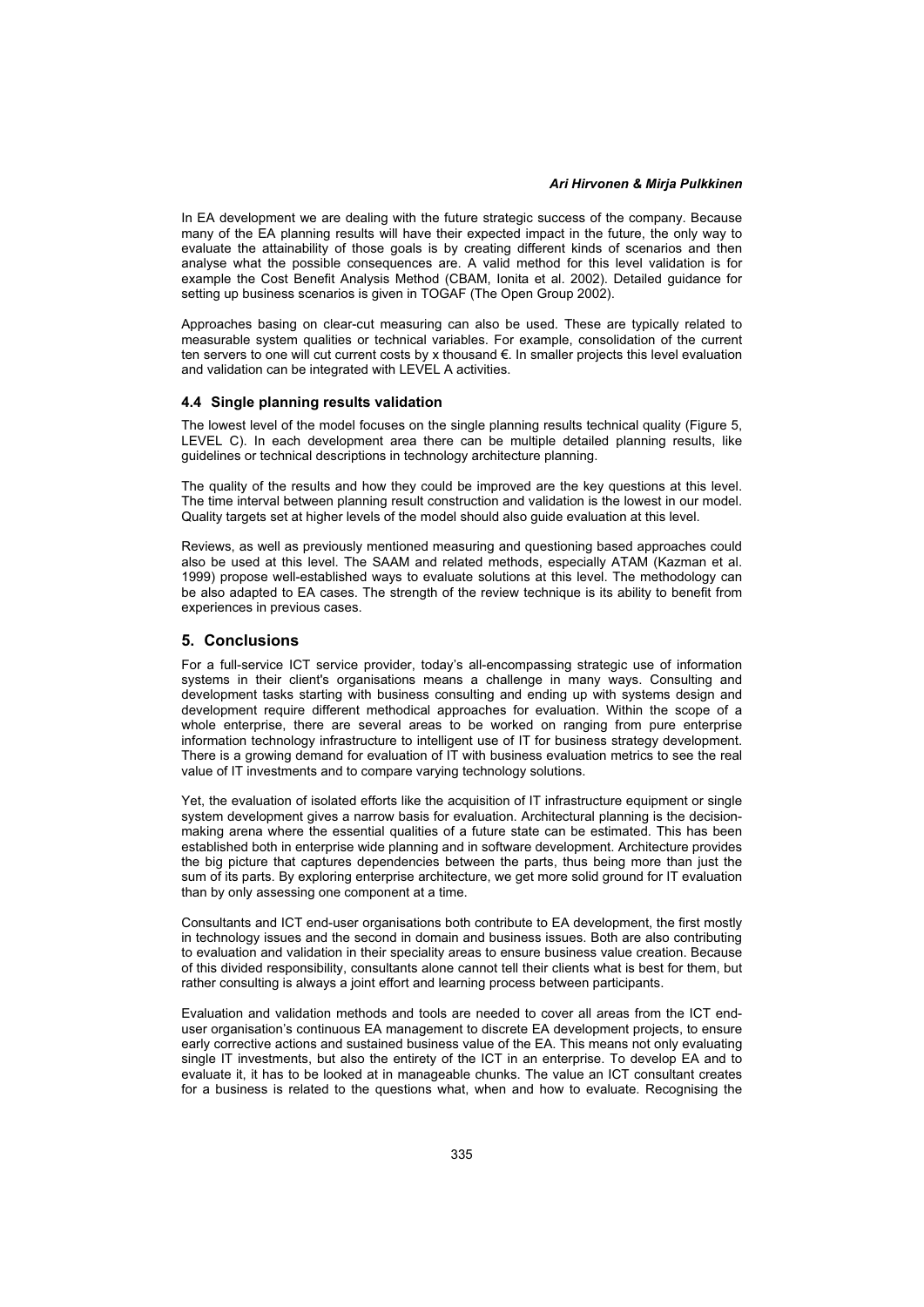seminal work previously done for both EA management for user organisations, and for development and evaluation of software architectures and software validation and verification, we have presented an Enterprise Architecture Validation model (EA V-model) for EA testing, evaluation and validation. The model is intended to guide an IT end-user organisation's continuous EA management, but it also takes into account consulting and the needs of EA development projects.

The EA evaluation model marks the evaluation points in the EA management cycle, and guides which evaluation methods, either to assess the economic value of present systems or planned investments, or to measure information systems' qualities, could be used. It also indicates when to plan evaluation for different stages in the EA management cycle, thus ensuring efficient allocation of development efforts and resources. Focusing early enough in the EA process on evaluation, assessment, testability and test planning as well as on quality issues is the key benefit of the model.

Further research topics raised in this study are

- A clearer picture of EA area as the IT evaluation context
- More profound study on EA consulting and the ways to do it, process and its outcomes
- Further study on client vs. consultant roles
- Methodical development of EA V-model by experimenting with it as a whole

## **References**

Armour, F J, Kaisler, S H and Liu, S Y: Building an Enterprise Architecture Step by Step. In: IT Pro, July/August 31-39, IEEE 1999.

- Buchanan, R D and Soley M: Aligning Enterprise Architecture and IT Investments with Corporate Goals. White Paper, META Group, Inc. 2002.
- Block, P: Flawless Consulting, A Guide to Getting Your Expertise used, second edition. Jossey-Bass/Preifer 2000.
- Dickson, G W (North Carolina State University): Drivers of IT Success and Failure. Technology or Management? Lecture Notes of a Guest Lecture at the Department of Computer Science and Information Systems, University of Jyväskylä, March 2003.
- Dobrica, L and Niemelä E: A Survey on Software Architecture Analysis Methods. IEEE Transactions on Software Engineering, Vol 28, No 7. 638-653. IEEE 2002.
- Earl, M J: Management Strategies for Information Technology. Prentice Hall 1989.
- Hackney, R, Burn, J and Dhillon, G: Challenging Assumptions for Strategic Information Systems Planning: Theoretical Perspectives. Communications of the Association for Information Systems. Volume 3, Article 9. AIS 2000.
- Hallikainen, P: Evaluation of Information Systems Investments. Dissertation, Helsinki School of Economics 2003.
- Hay, D C: Requirements Analysis. From Business Views to Architecture. Pearson Education Ltd. Prentice Hall 2003.
- Henderson, J C and Venkatraman, N: Strategic alignment: Leveraging information technology for transforming organisations. In: IBM Systems Journal, Vol 38 No 2-3, 472-484. International Business Machines 1993/1999.
- Hirvonen, A, Pulkkinen, M, Ahonen J, and Halttunen, V: A Case Study on the Difficulties of Moving from Enterprise Architecture Development to Software Engineering Projects. Submitted to International Conference on Software, Science Technology and Engineering. IEEE Computer Society 2003.
- Ionita, M T, Hammer D K, Obbink H: Scenario-Based Software Architecture Evaluation Methods: An Overview. Proceedings of the International Conference on Software Engineering 2002.
- Ives, B and Jarvenpaa S: Applications of Global Information Technology: Key Issues for Management. MIS Quarterly, Volume 15 Issue 1, p 33. MIS Quarterly and The Society for Information Management 1991.

Johansen, R.: Computer Support for Business Teams. The Free Press, MacMillan, Inc. 1988.